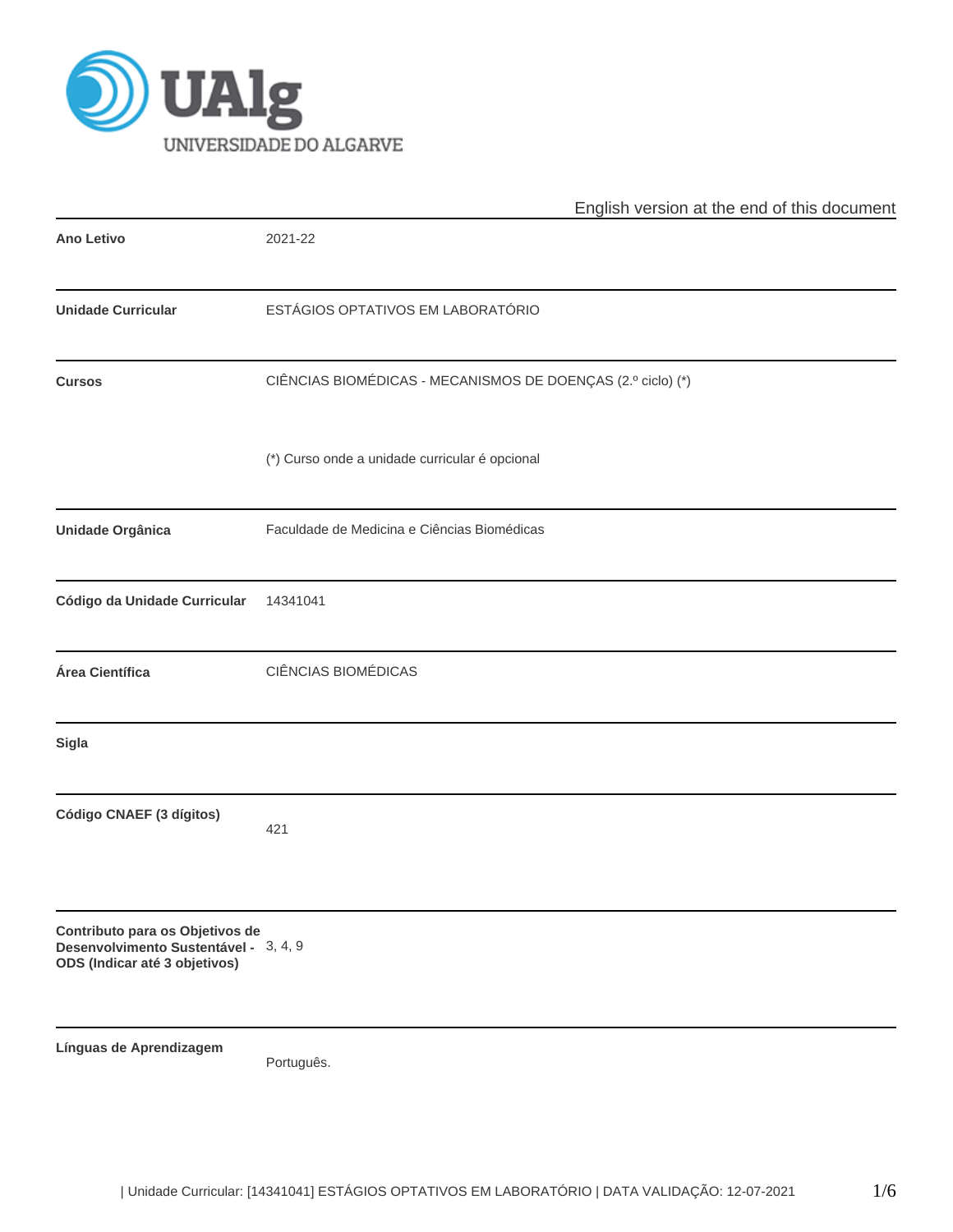

**Modalidade de ensino**

Diurno. Presencial.

**Docente Responsável** Clévio David Rodrigues Nóbrega

| <b>TOTAL HORAS DE CONTACTO (*)</b><br><b>TIPO DE AULA</b><br><b>I DOCENTE</b><br><b>URMAS</b> |
|-----------------------------------------------------------------------------------------------|
|-----------------------------------------------------------------------------------------------|

\* Para turmas lecionadas conjuntamente, apenas é contabilizada a carga horária de uma delas.

| <b>ANO</b> | <b>PERIODO DE FUNCIONAMENTO*</b> | <b>HORAS DE CONTACTO</b> | I HORAS TOTAIS DE TRABALHO | <b>ECTS</b> |
|------------|----------------------------------|--------------------------|----------------------------|-------------|
|            | co<br>ےت                         | 25PL                     | 84                         |             |

\* A-Anual;S-Semestral;Q-Quadrimestral;T-Trimestral

# **Precedências**

Sem precedências

# **Conhecimentos Prévios recomendados**

Conhecimentos básicos de técnicas laboratoriais.

# **Objetivos de aprendizagem (conhecimentos, aptidões e competências)**

A unidade curricular Estágios Optativos em Laboratório (EOL) é uma unidade opcional do Mestrado em Ciências Biomédicas que promove a integração dos estudantes em grupos de investigação da UAlg ou externos (nacionais ou internacionais). Tem como objetivos permitir ao aluno: a) aprendizagem de diversas técnicas e métodos de análise (quantitativa, estatística, informática) em diferentes áreas das Ciências Biomédicas; b) integração em grupos de investigação e supervisores que os estudantes poderão escolher para a realização do projeto de investigação no 2º ano de mestrado; c) desenvolver competências de expressão escrita, gráfica e oral; d) criar redes de contactos com investigadores.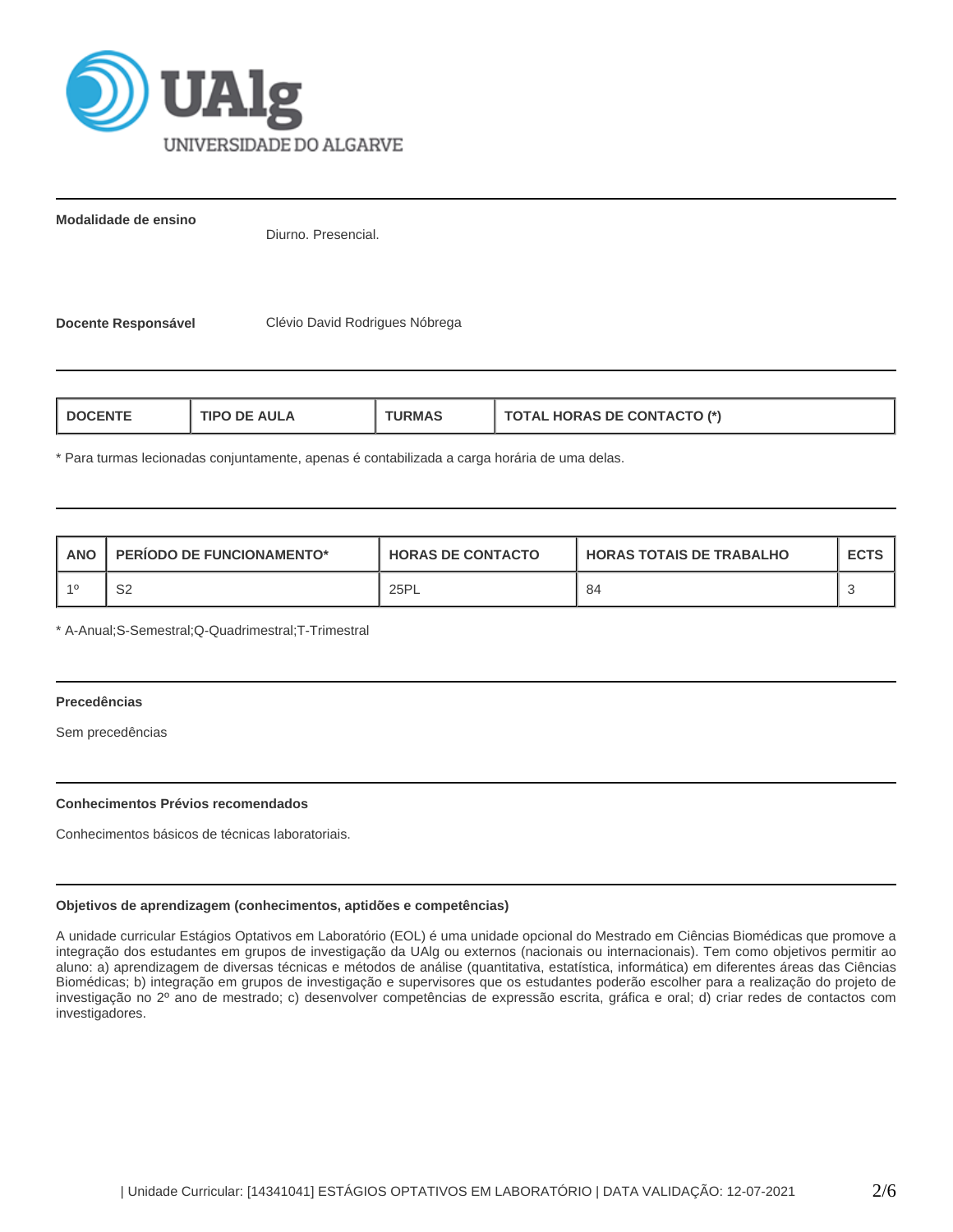

### **Conteúdos programáticos**

Integração e participação durante 4 semanas, em projetos de investigação ou trabalhos técnicos a decorrer em laboratórios de centros de investigação, laboratórios de análises ou de empresas biotecnológicas ou farmacêuticas. No final do estágio, os estudantes são avaliados de acordo com a metodologia de avaliação.

# **Metodologias de ensino (avaliação incluída)**

A avaliação de 40% da UC estará a cargo do supervisor do laboratório onde foi efetuada a rotação e deverá compreender uma apresentação que resuma a experiência por parte do aluno. Os outros 60% da avaliação compreendem uma apresentação final e discussão com coordenador da UC e outros docentes do mestrado.

# **Bibliografia principal**

Protocolos técnicos e artigos científicos de acordo com o grupo de investigação onde o estágio é efetuado.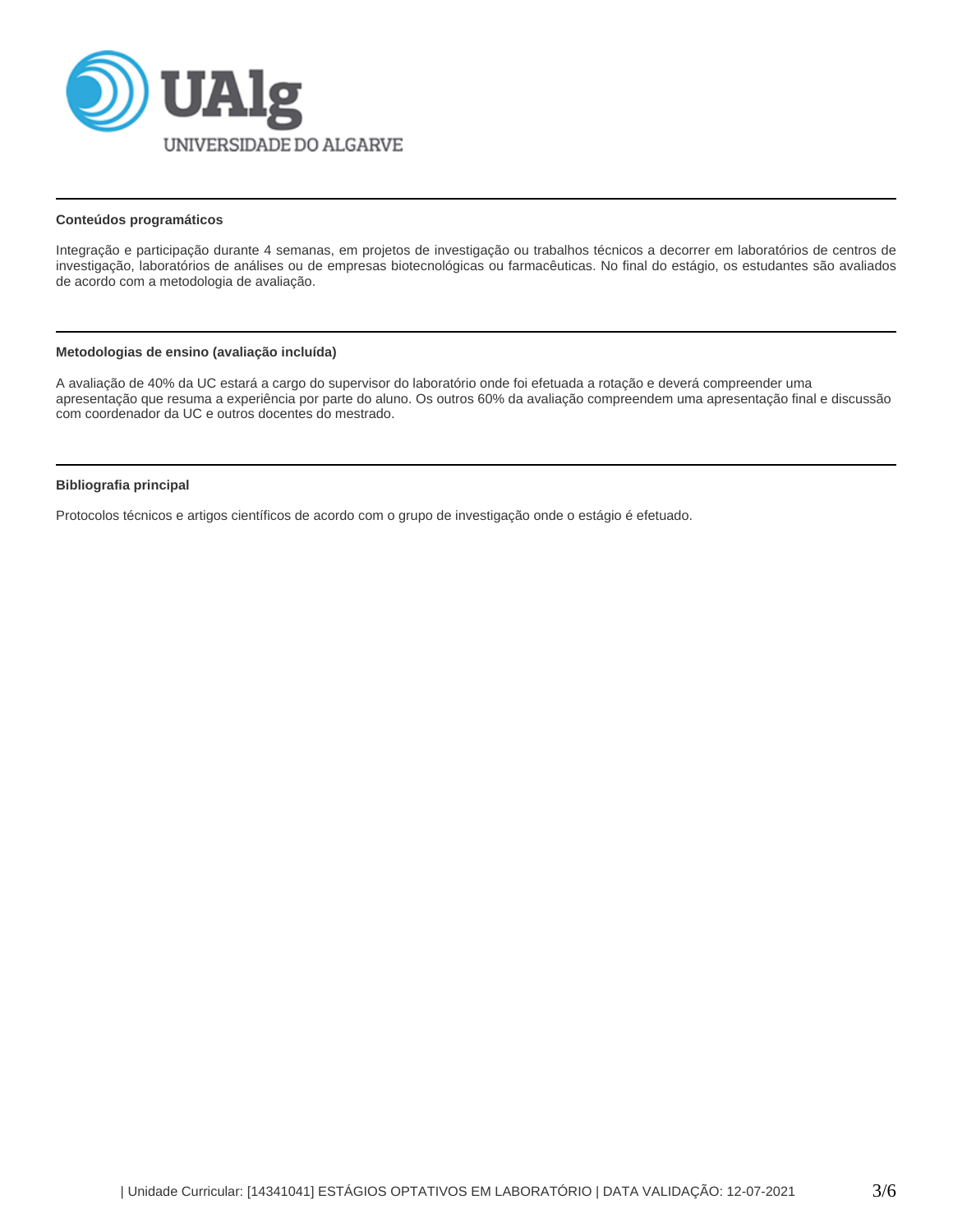

| <b>Academic Year</b>                                                                                   | 2021-22                                  |  |  |  |  |
|--------------------------------------------------------------------------------------------------------|------------------------------------------|--|--|--|--|
| <b>Course unit</b>                                                                                     | OPTIONAL INTERNSHIP IN LABORATORY        |  |  |  |  |
| <b>Courses</b>                                                                                         | $(\dot{\phantom{a}})$<br>Common Branch   |  |  |  |  |
|                                                                                                        | (*) Optional course unit for this course |  |  |  |  |
| <b>Faculty / School</b>                                                                                |                                          |  |  |  |  |
| <b>Main Scientific Area</b>                                                                            | CIÊNCIAS BIOMÉDICAS                      |  |  |  |  |
| Acronym                                                                                                |                                          |  |  |  |  |
| <b>CNAEF</b> code (3 digits)                                                                           | 421                                      |  |  |  |  |
| <b>Contribution to Sustainable</b><br><b>Development Goals - SGD</b><br>(Designate up to 3 objectives) | 3, 4, 9                                  |  |  |  |  |
| Language of instruction                                                                                | Portuguese                               |  |  |  |  |
| <b>Teaching/Learning modality</b>                                                                      | Day. Presential.                         |  |  |  |  |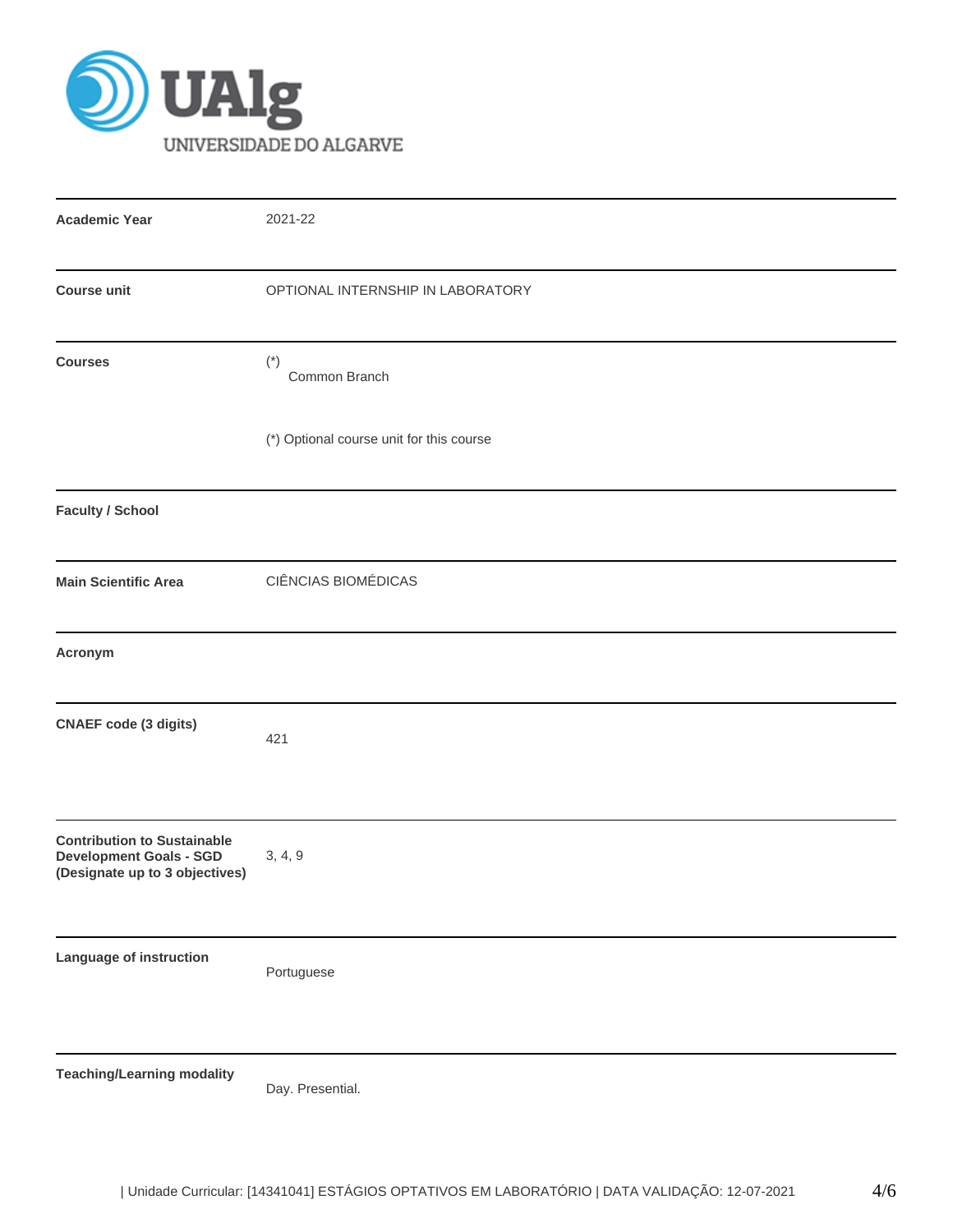

**Coordinating teacher** Clévio David Rodrigues Nóbrega

| . .<br>ѕтатт<br>1.94911117<br>$\overline{\phantom{0}}$ | ™vpe |  | purs |
|--------------------------------------------------------|------|--|------|
|--------------------------------------------------------|------|--|------|

\* For classes taught jointly, it is only accounted the workload of one.

| <b>Contact hours</b> |    |  |   |  |    | `otal                                                                                                                        |
|----------------------|----|--|---|--|----|------------------------------------------------------------------------------------------------------------------------------|
|                      | IЮ |  | Ш |  | IІ | <b>84</b>                                                                                                                    |
|                      |    |  |   |  |    | T. Theoretical: TD. Theoretical and prootical : DL. Drastical and laboratorial: TC. Eight Wark: C. Cominar: E. Troining: OT. |

T - Theoretical; TP - Theoretical and practical ; PL - Practical and laboratorial; TC - Field Work; S - Seminar; E - Training; OT - Tutorial; O - Other

#### **Pre-requisites**

no pre-requisites

# **Prior knowledge and skills**

Basic laboratory experience.

# **The students intended learning outcomes (knowledge, skills and competences)**

This course is an option of the Biomedical Sciences Master promoting students integration in research groups from UAlg and from other institutions (both national and international). It will allow the students to: a) learn different techniques and analysis methods (quantitative, statistics, informatics) in different areas of Biomedical Sciences; b) integrate in research groups and supervisors, which students could choose for the research project in the second year of the Master; c) develop competencies of written, graphical and oral expression; d) build contact networks with researchers.

#### **Syllabus**

Participation for 4 weeks in research projects or technical procedures in laboratories from research centers, clinical analysis laboratories or biotech or pharmaceutical companies. At the end of the internship, the students are evaluated according to the evaluation methods.

#### **Teaching methodologies (including evaluation)**

Part of the evaluation (40%) will be given by the supervisor of the laboratory where the student made the internship and should comprise a presentation resuming the student experience during the laboratory rotation. The other 60% will result from a final presentation and discussion of the internship with the unit coordinator and other teachers.